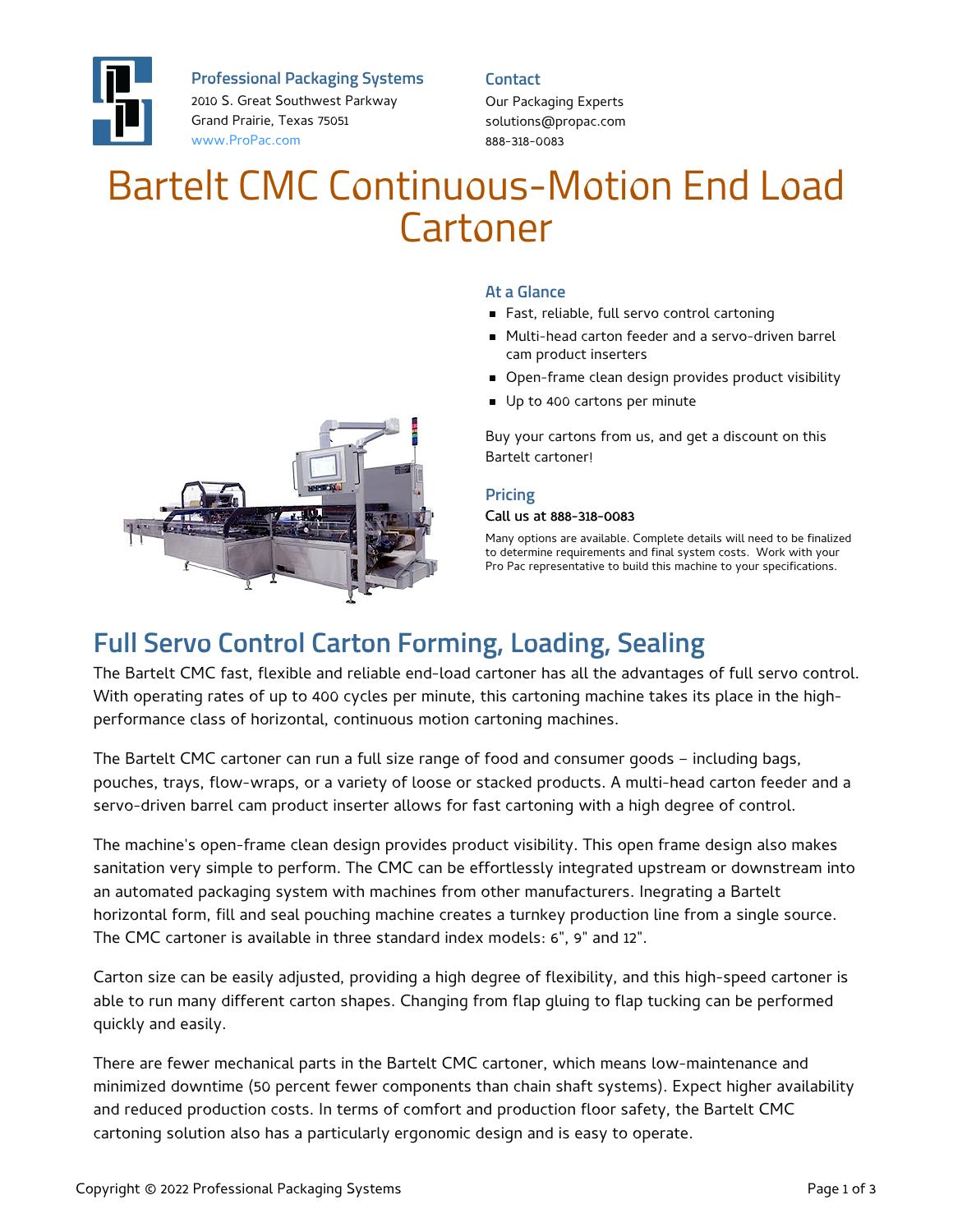#### **Features and Benefits**

Modular stainless steel open frame design Product in-feed conveyor to loading station Carton magazine to supply rotary feeder Servo-driven, multi-head rotary carton set Servo-driven, barrel cam product inserter One set of product/carton change parts No product/no carton, no carton/no load Horizontal servo-driven rotary flap (minors) tuckers Air operated top rail Major flaps fixed rail compression closure Carton discharge Low-profile guarding system with safety interlocked doors Rockwell motion control package Rockwell color touch screen operating panel All-servo design Low maintenance Modular, easy to upgrade Speeds up to 400 cartons per minute, depending on machine pitch and application Single-packs and multi-packs Flexibility Runs a variety of carton sizes and styles Quick and repeatable size changeover Ergonomically designed

## **Operation**

Folded and pre-glued carton blanks are manually loaded into the horizontal powered carton magazine Carton blanks are removed from the bottom of the magazine using a servo driven multi-head rotary carton feeder The carton feeder is equipped with multiple vacuum cups mounted on spindles Cartons are placed in an open position between the carton transport lugs and transported to the product loading station Photo eyes detect for carton presence Carton placement is optimized by the motion profile of the servo driving the carton feeder in time with the servo-driven conveyor Funnel guides provide the final positioning of the product during the loading stroke Product is side loaded into the carton by the product inserter After the product has been loaded into the carton, the carton is closed, sealed (glue or tuck) and discharged

## **Options**

Carton coding –inkjet, laser, thermal transfer Open flap detect Product conditioner Product transfer Servo adjustable in-feed